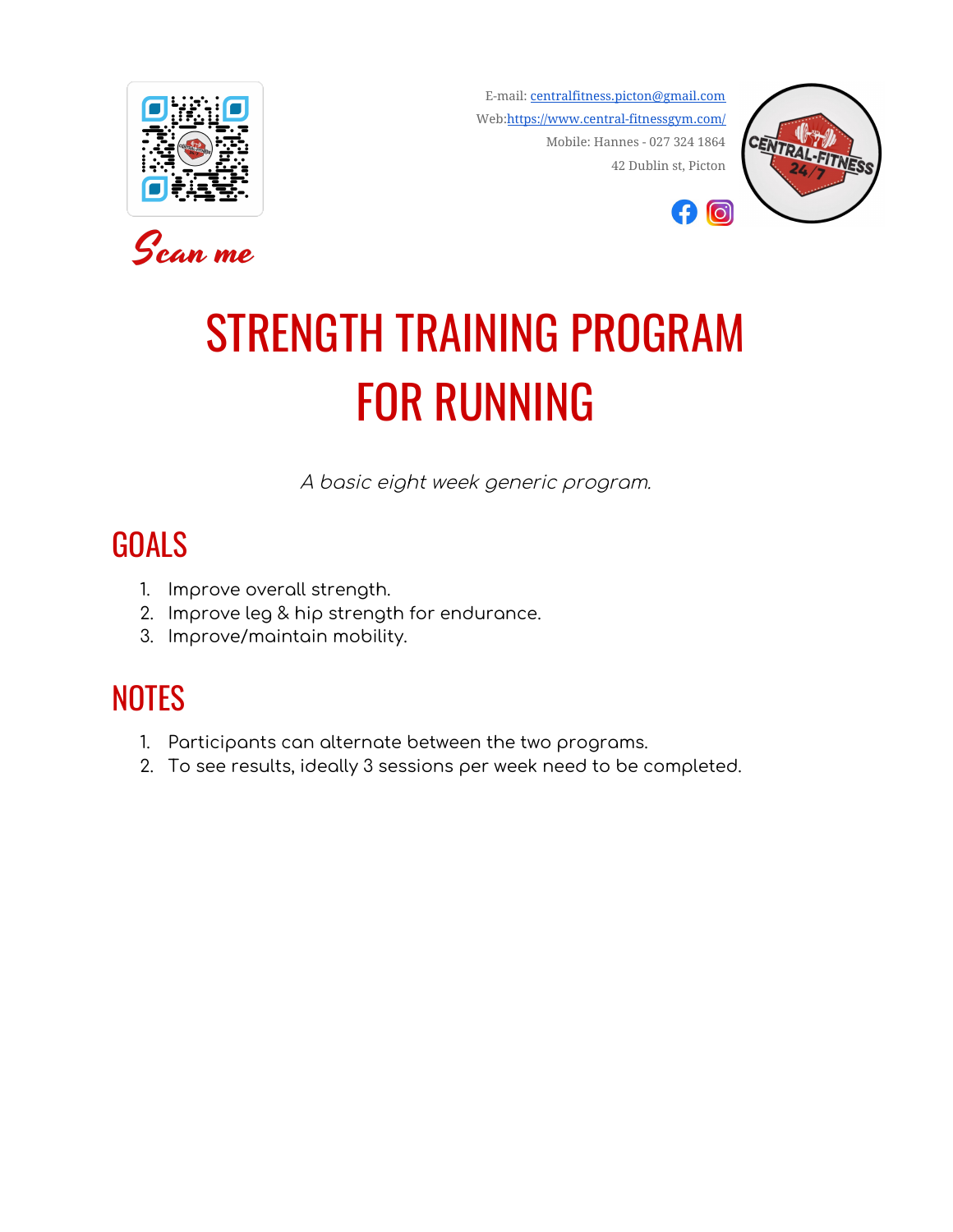



# WORKOUT ONE

#### WARM UP

- Self myofascial release (SMR) or Foam Rolling ○ General
- Cat & Cow
- Downward Dog
- Dynamic 90 90
- T-spine rotations

#### RESISTANCE/MOVEMENT TRAINING

Follow order and complete 3 rounds/sets. Choose weights that allow you to fatigue at 20 reps.

| A1             | Deadbugs           | Weight: BW | Reps: $10+$ |
|----------------|--------------------|------------|-------------|
| A2             | KB Deadlift        | Weight:    | Reps: 15-20 |
| A <sub>3</sub> | SB Hamstring curls | Weight: BW | Reps: 10-20 |

| B1             | Lat pulldown          | Weight:    | Reps: 15-20   | <b>REST</b> |
|----------------|-----------------------|------------|---------------|-------------|
| B <sub>2</sub> | Leg extension         | Weight:    | Reps: 15-20   | l minute    |
| B <sub>3</sub> | Rotational side plank | Weight: BW | Reps: 8+ each |             |

#### FLEXIBILITY

- Glute stretch
- Hamstring stretch
- Calf stretch
- Quad stretch

E-mail: [centralfitness.picton@gmail.com](mailto:centralfitness.picton@gmail.com) Web:<https://www.central-fitnessgym.com/> Mobile: Hannes - 027 324 1864 42 Dublin st, Picton